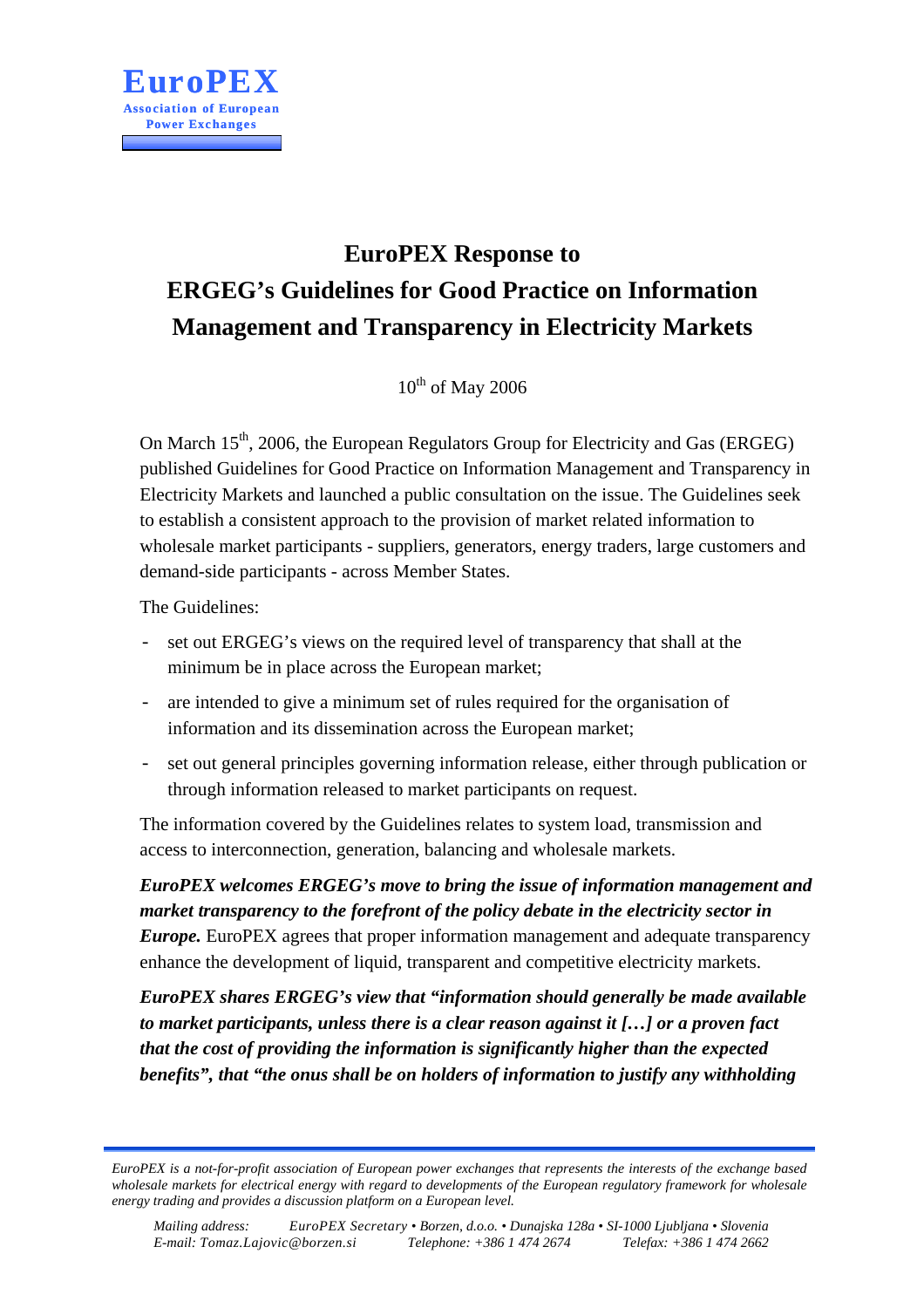

*of information on a cost/benefit-to-market basis", and that the information which is released "shall be made available in a timely manner and shall be released simultaneously to all market participants".* 

EuroPEX position on information management and market transparency is illustrated in the Position Paper which is published on EuroPEX website (www.europex.org).

This document presents EuroPEX specific comments to ERGEG's Guidelines. It also illustrates EuroPEX's views on the role that Power Exchanges (PXs) could play in facilitating access to information in electricity markets.

## *Comments on ERGEG's Guidelines*

Comments in this section are presented in the order in which the commented issues appear in ERGEG's Guidelines.

- *I. Comments on the General Requirements (Section 2)* 
	- 1. In relation to the General Principles of Transparency (Section 2.1), EuroPEX suggests that *when information is to be disclosed, it should be published, rather than being made available on request*, unless a strong case can be made in favour of disclosure on demand.
	- 2. In relation to the Guidance on Minimum Transparency (Section 2.2), EuroPEX proposes that,
		- a. in order for the information made available to market participants to be readily and effectively usable, it should be provided according to consistent minimum standards across all Member States with respect to:
			- *coverage* the minimum set of information which is made available in a Member State or control area should not depend on the structure of its electricity sector. Individual Member States should then be allowed to require additional information being made available, taking into account the specific factors which may affect market developments in each jurisdiction;
			- *level of detail* the information should be made available according to the same minimum standard of detail in all Member States, again irrespective of the structure of the electricity sector;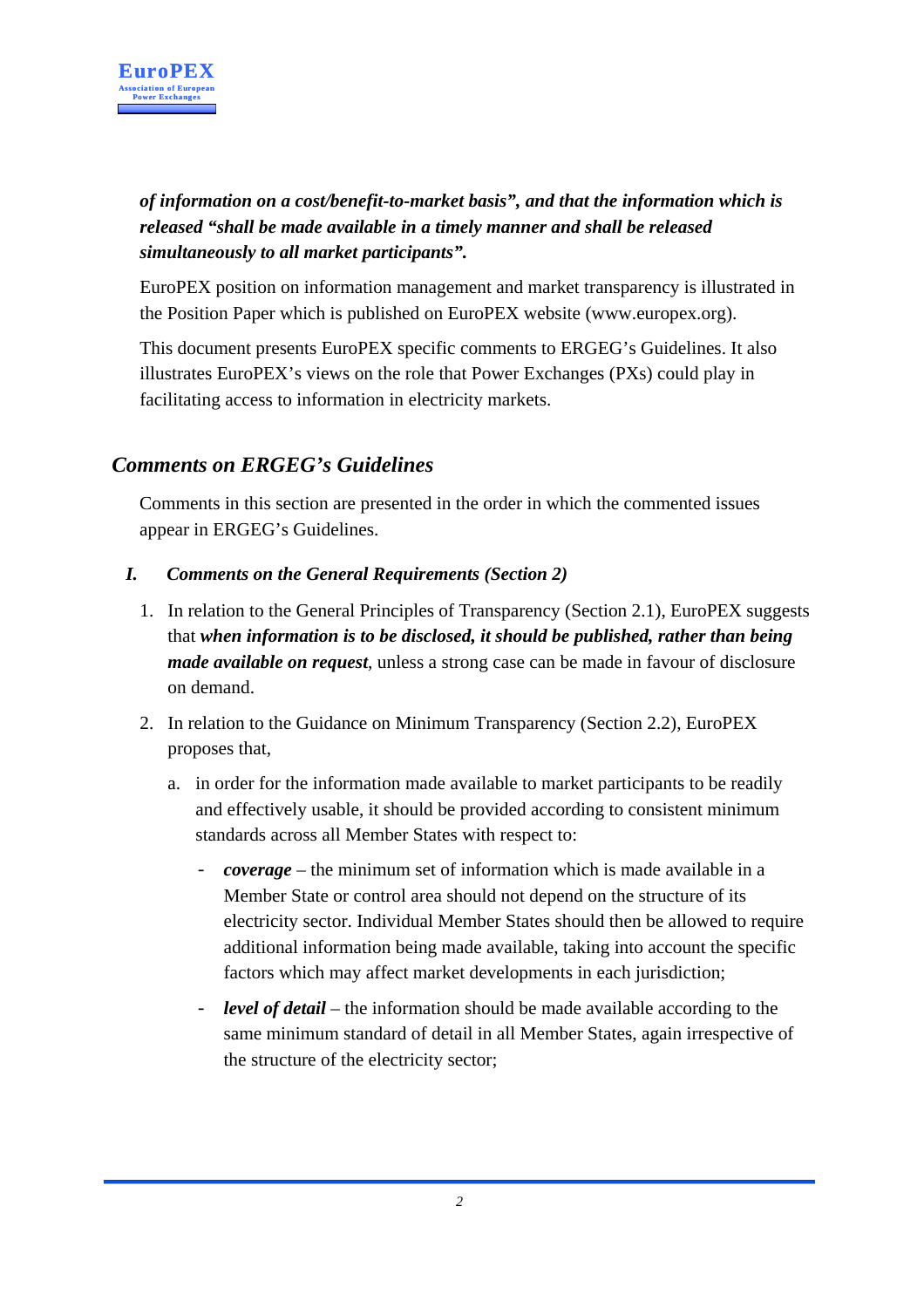

- *definition* the information should be published according to common definitions in all Member States so as to facilitate its use by market participants and other interested parties across the EU;
- *time resolution and updating frequency* similar information related to different Member States or control areas should be provided according to the same minimum standards of time resolution and updating frequency;
- *format* the information should be made available in a format which makes it readily usable by IT systems.

These minimum standards should be reviewed and improved over time;

- b. whenever the information is to be provided on an ex-ante forecast basis, the *forecasts should be compiled on the basis of objective criteria*, to avoid the risk that these forecasts are manipulated to distort the market. Moreover, in order to provide an indication of the reliability of forecasts, whenever these are published, the *ex post realised values should also be published* as soon as possible;
- c. whenever the information relates to technical standards or constraints e.g. available transmission capacity on interconnectors - disclosure and *transparency provisions should apply not only to the standards and constraints* themselves, *but also to the methodologies used to define them*;
- d. given the increasing importance of electricity-based financial instruments, *requirements and arrangements for the publication of electricity market information should be compatible with those applied in financial markets*.
- 3. On the issue of Confidentiality Requirements for vertically integrated companies (Section 2.3), EuroPEX believes that the required methods applied to ensure effective ringfencing and "firewalls" between the relevant branches of such companies should be publicly disclosed in order to raise trust in the market.
- 4. Regarding any proposal by an information holder that some information be withheld on a cost-benefit to the market basis (Section 2.4), this should always be subject to regulatory approval.
- 5. In relation to the Methodology used to define the requirements on information availability and access (Section 2.6), EuroPEX suggests that the notion of "information provider" is avoided, since, as defined on page 8 - "the organisation likely to be responsible for providing the information to the market" -, it fails to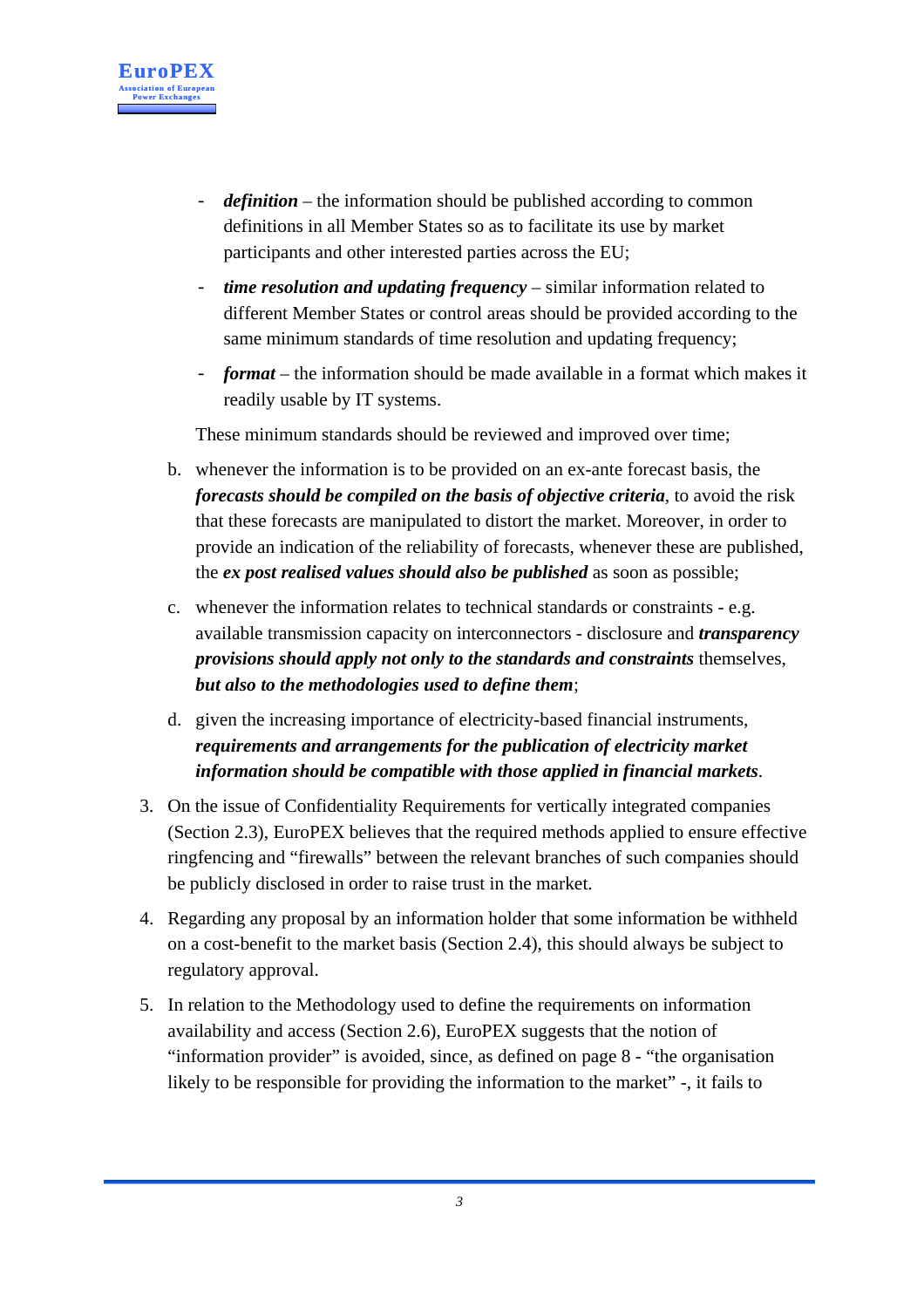

distinguish between two important and different roles in information disclosure: the role of the party to which the information refers and the role of the party which is responsible for publishing the information. These parties are not always necessarily the same. For example, in the case of information on generating units, the information clearly refers to and originates from the generators, even though the responsibility for making it public may rest on the TSO. In the Annex to the Guidelines this distinction of roles is only made explicit with respect to the last item in Table 3 – "ex-post data on the actual generation by fuel type within each country, classified by the primary energy source" - where, in the last column, it is indicated that generators would be responsible for providing the information, while the TSO would be responsible for aggregating the data and publishing them. However, a similar distinction of roles applies to the other items in Table 3 and, in fact, to most items in the other Tables in the Annex as well. *EuroPEX therefore suggests to distinguish clearly between the roles of*:

- *the information source*, the party to which the information relates and from which it originates;
- *the information publisher*, the party which is responsible for publishing the information.

The information source should be required to disclose the information, at least to the information publisher, in a format and within a timeframe that are consistent with the publisher's obligations with respect to this information. The source should also remain responsible for the accuracy of the information it provides. The publisher should be responsible for publishing the information according to specified criteria (to ensure non-discriminatory access). The Tables in the Annex to the Guidelines should reflect these different roles and assign responsibilities to the different organisations accordingly (noting that the organisations involved may vary between member states depending on existing arrangements and local preferences).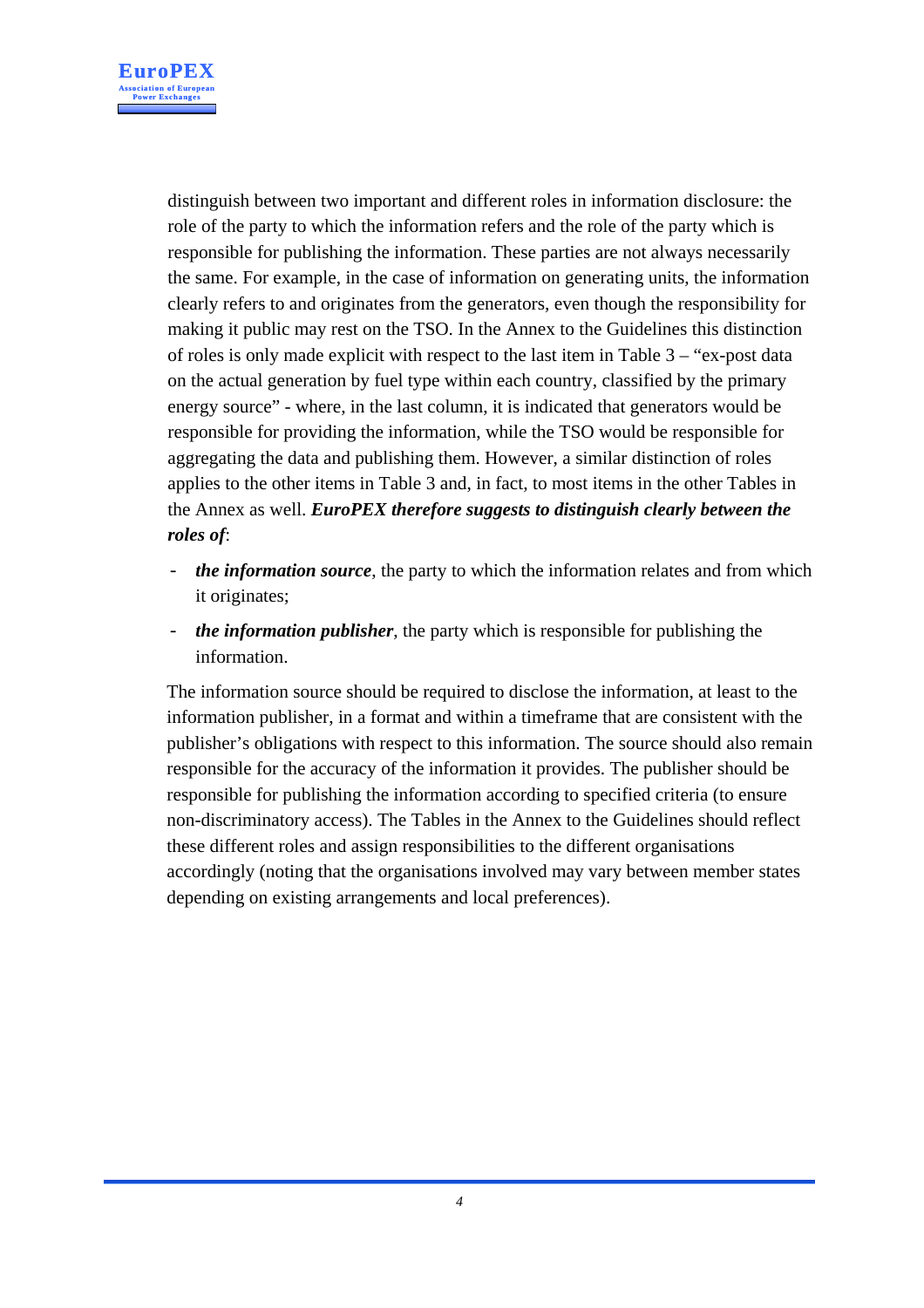

- 6. In relation to the list of "natural" information owners (Section 2.6) which, in the light of the previous comment, might be better referred to as information sources (and, possibly, publishers) -, EuroPEX proposes that:
	- reference to "clearing and settlement agents" should, more precisely, appear as reference to "settlement agents", to avoid any possible confusion with Clearing Houses, which are unlikely to be able to provide the information described in the text;
	- reference should be added to "Brokers" as a separate category, as these agents may be able to act as information source on OTC deals. However, on this specific issue, see also the comment under point 10 below.

#### *II. Comments on the Specific Requirements (Section 3 and Annex)*

- 7. In relation to the specific requirements on transparency of information for System Load, Generation and Balancing (Sections 3.1, 3.3 and 3.4 and Tables 1, 3 and 4 of the Annex), EuroPEX proposes that when the requirements refer to aggregate data, the *information should be published at the balancing area level* – i.e. at the level of the smallest possible market price areas - in order to be of direct relevance for market participants who are generally required to submit separate bids and offers for different balancing (market price) areas.
- 8. More specifically, in relation to the requirements on transparency of information for Balancing indicated in Table 3 in the Annex, EuroPEX notes that in general (Nord Pool and EEX being exceptions) PXs do not have "*ex-ante* information regarding the scheduled unavailability of the generation units (start and stop dates of the outages, unavailable capacity)", as suggested in the second item of the table. This information could be published by PXs if it is provided to them by generators (as information owners).
- 9. In relation to the specific requirements on transparency of information on Wholesale Markets (Section 3.5 and Table 5 in the Annex), EuroPEX believes that it is important to consider that wholesale electricity trading takes place both on organised markets and over the counter (OTC). OTC trading may or may not involve brokers. *Organised wholesale markets (including contract volumes and prices in OTC clearing services provided by Clearing Houses) operated by PXs have already achieved a high degree of transparency and information disclosure*. To ensure that a complete and nondistorted picture of wholesale market developments can be obtained at all times,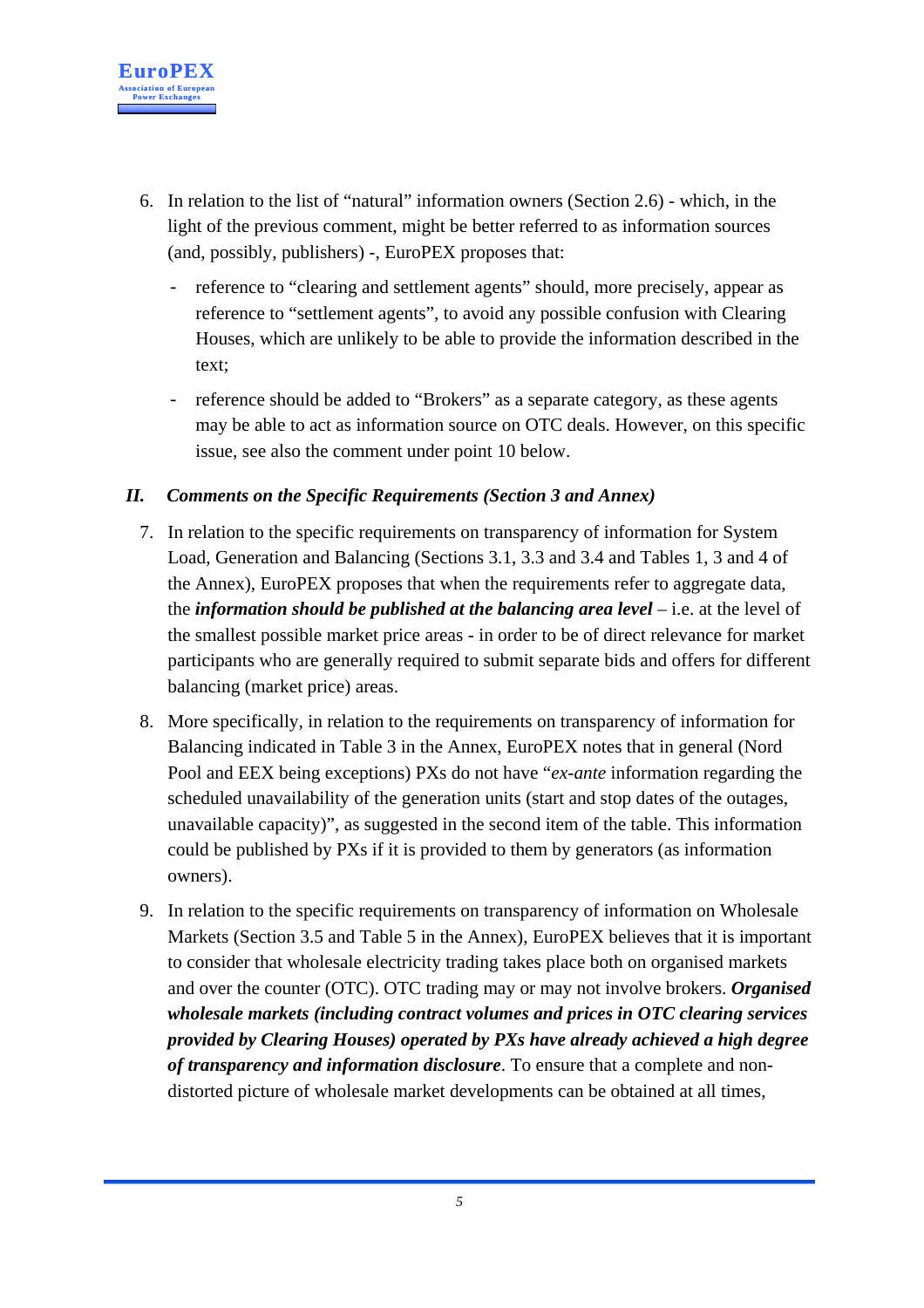

EuroPEX suggests that *the same transparency standards should apply to OTC trading*. Moreover, *the timing and frequency of publication of information related to trading in similar products should be the same, irrespective of the way in which the products are traded*. Therefore, information related to all wholesale trading (on organised markets or OTC) should be published with the same daily frequency and with the same maximum delay with respect to the time of trading.

- 10. Still in relation to the requirements on transparency of information on Wholesale Markets (Section 3.5 and Table 5 in the Annex), EuroPEX highlights that wholesale electricity trading, especially if conducted outside organised exchanges, can be easily relocated to other jurisdictions to take advantage of less demanding transparency requirements. Therefore, in order to effectively ensure compliance with the transparency and information disclosure standards proposed by ERGEG, EuroPEX suggests that *the responsibility for disclosing information on electricity trading should rest, in the first instance, with the trading parties*. OTC trading parties could mandate brokers – if they are involved - to disclose information on their behalves, without prejudice to the trading parties' responsibility if the broker does not fulfil the requirements. In the case of trading through organised exchanges, the disclosure requirements could be automatically fulfilled by the exchange operator on behalf of the trading parties.
- 11. More specifically, in relation to the requirements on transparency of information on Wholesale Markets indicated in Table 5 in the Annex, EuroPEX suggests that:
	- the first two information items in Table 5 "aggregate supply and demand curves, prices and volumes of the spot market" and "aggregate supply and demand curves, prices and volumes of the intra-day market" - are only relevant for auction-style markets - and not for continuously-traded markets. Thus the disclosure and publication requirements should be accordingly targeted;
	- the third item in Table 5 is relevant with respect to all continuously-traded markets - and not just futures market - and the disclosure and publication requirements should be accordingly targeted;
	- to ensure a full and consistent picture of market developments, the requirements indicated in the third and fourth items in Table 5 should be applied at the individual transaction level for each standard traded product (and at period P+1 for period P), and not in aggregate and for illustrative products only.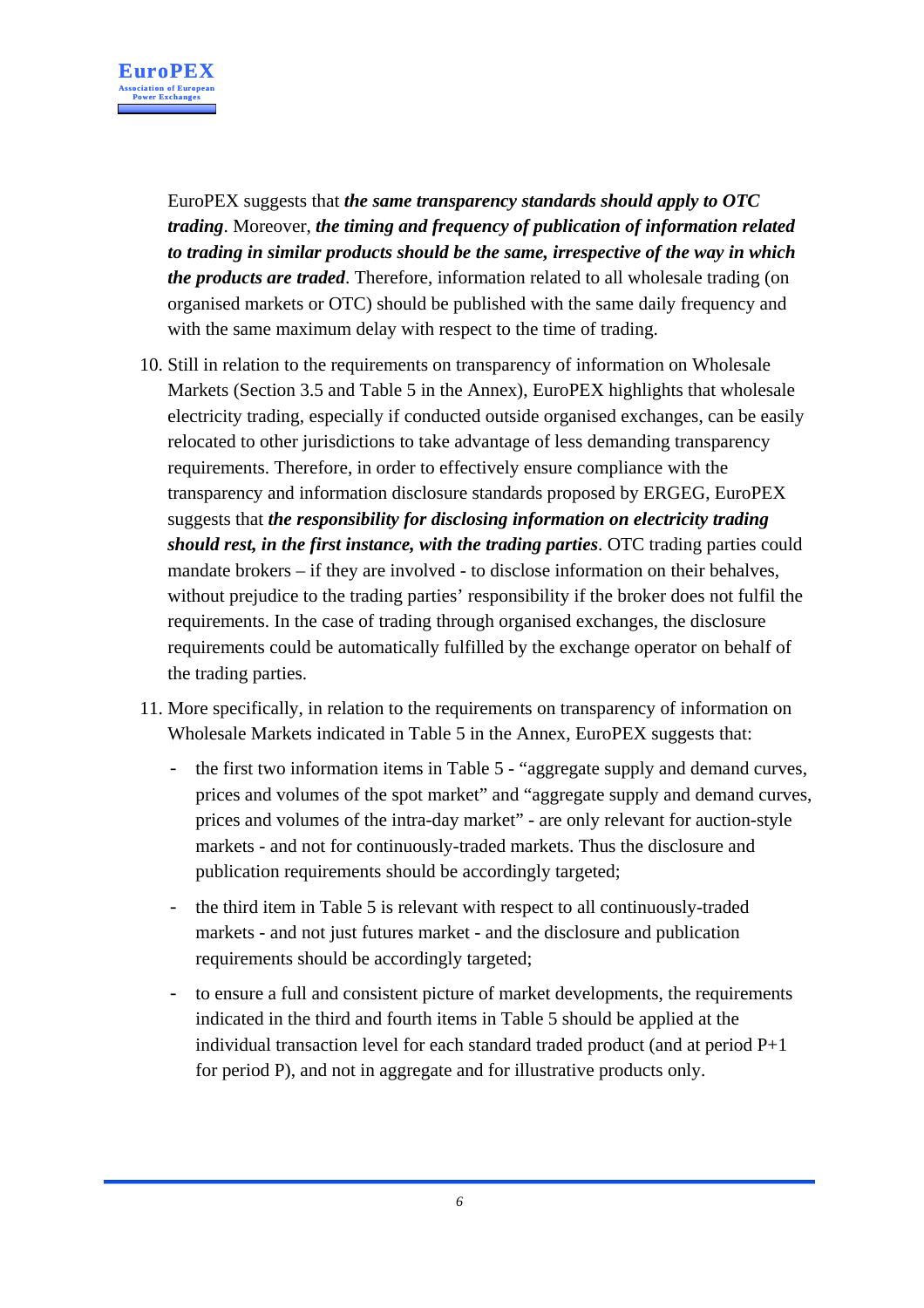

## *III. Information Disclosure and the role of Power Exchanges*

EuroPEX stresses the importance of information management and its governance and that the identification of the party responsible for publishing information is key to ensuring effective information disclosure and transparency. In this respect, *EuroPEX considers that the responsibility for publishing the information could be assigned to parties different from the natural information source, if this approach better supports nondiscriminatory access to the information*.

*Such open access may be promoted if all relevant information related to one or more jurisdictions were made available through a common information publisher*, who would ensure time and logical consistency of the published data.

The *common information publisher* should have the *technical ability and competence* to deal effectively with a large amount of market-related data, the *capability of managing commercially-sensitive information*, and should guarantee that it will *act independently from market participants* to ensure non-discriminatory access to information.

The common information publisher would preferably be responsible for publishing all electricity market-related information that is subject to disclosure requirements. However, it can be suitable from both a practical and legal perspective in each jurisdiction to nominate two or more publishers, each responsible for compiling and/or publishing parts of the overall information flow. In any event the publisher would be under an obligation to publish the information according to specified criteria that will ensure nondiscriminatory access to the information. Other organisations which are sources of information would be required to provide the information to the common publisher in a format and timeframe which are consistent with the publishing obligations of the latter, and would remain responsible for the accuracy of the information provided.

Common information publishers could be identified by voluntary agreement among all stakeholders. Alternatively, the competent authority in each jurisdiction may designate an organisation to act as common publisher.

*Power Exchanges (PXs) may effectively act as common information publishers as they satisfy all the criteria identified above.* In fact, PXs are already geared to receive, manage and disclose a significant amount of information in an effective manner, and have proven their ability to maintain the confidentiality of commercially-sensitive data and to operate in a non-discriminatory manner.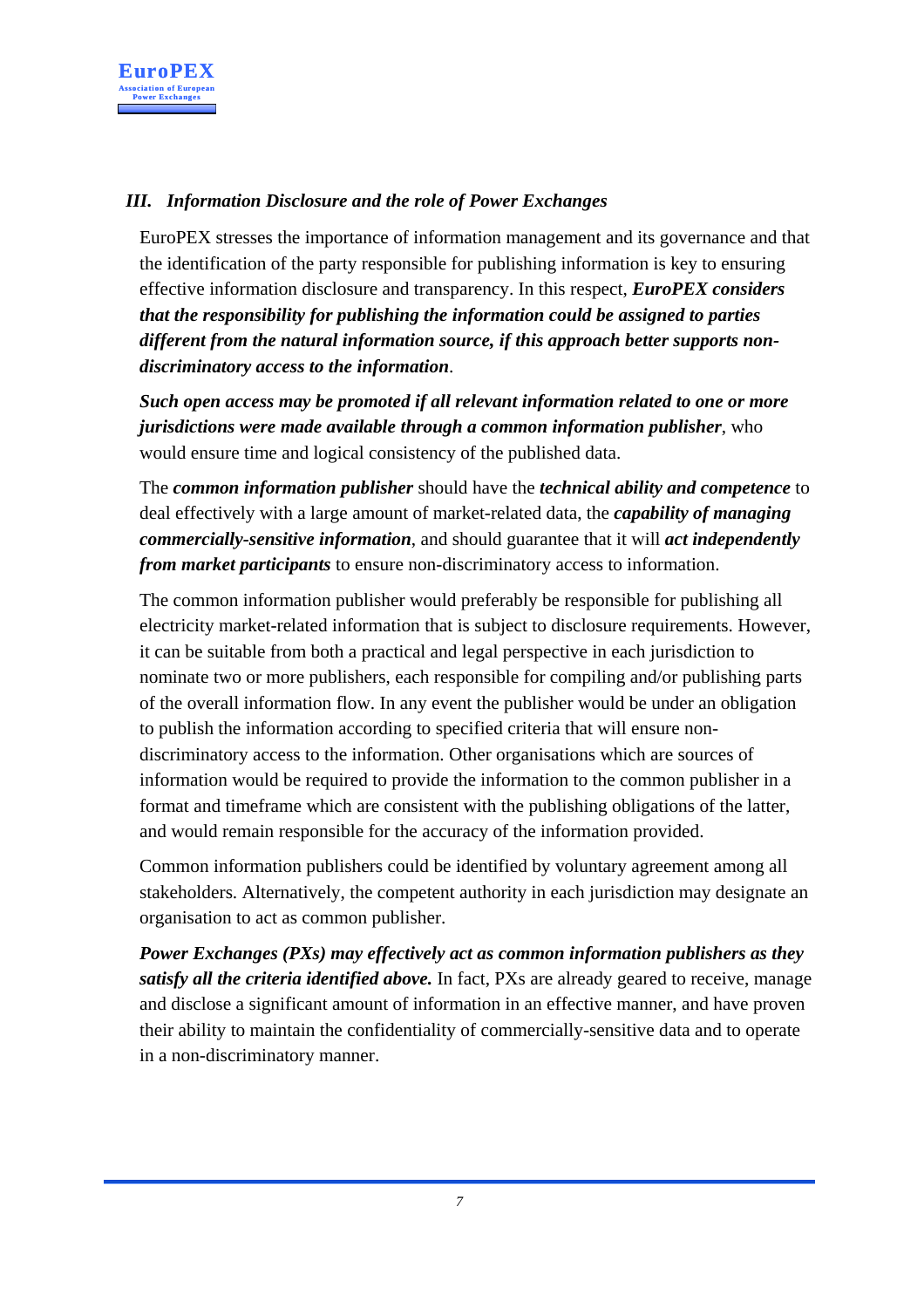

*Many PXs already collect information from other stakeholders* related to load forecasts as well as operating conditions and constraints of generating plants, consumers' installations and the transmission system. While some of this information is collected for market assessment, audit and surveillance purposes and is not released, most of it is published. In particular, the Nordic (Nord Pool), Spanish (OMEL), Italian (GME) and German (EEX) PXs currently publish a large amount of data originating from the TSO, generators and other market participants. The Annex contains a list of the information that is already published by some PXs. This is a very important role that PXs play as they provide a single interface where all the relevant published information can be accessed in a user-friendly manner. Some information is published in an aggregate form to protect the confidentiality of commercially-sensitive data at the individual agent/plant level. In these cases, PXs are called to produce releasable aggregate statistics from the confidential data received.

Moreover, most of the parties who are or will be required to provide the information to be disclosed, and those who are interested in accessing such information, are typically market participants and therefore are already accustomed and equipped to deal with PXs to provide or access information.

*PXs' role as information publishers will also facilitate cross-border access to information and governance of the information management process*. In fact, PX participation is already multinational. Moreover, most PXs have procedures already in place for stakeholders' participation in the management of trading rules, typically under regulatory oversight. Similar procedures could be implemented in the management of information disclosure rules. In fact, in some jurisdictions these rules were developed in consultation with market agents, within the framework set by energy and financial regulatory authorities.

Finally, *PXs are typically independent from market participants and have not a direct commercial interest in the markets they operate; therefore they can gain no advantage from withholding information. In addition, their activities are internally supervised and typically subject to oversight by sectoral or financial regulatory entities*. Even in those cases where PXs are owned collectively by market participants, governance and regulatory provisions are in place to ensure that PXs operate in a way which does not favour individual participants.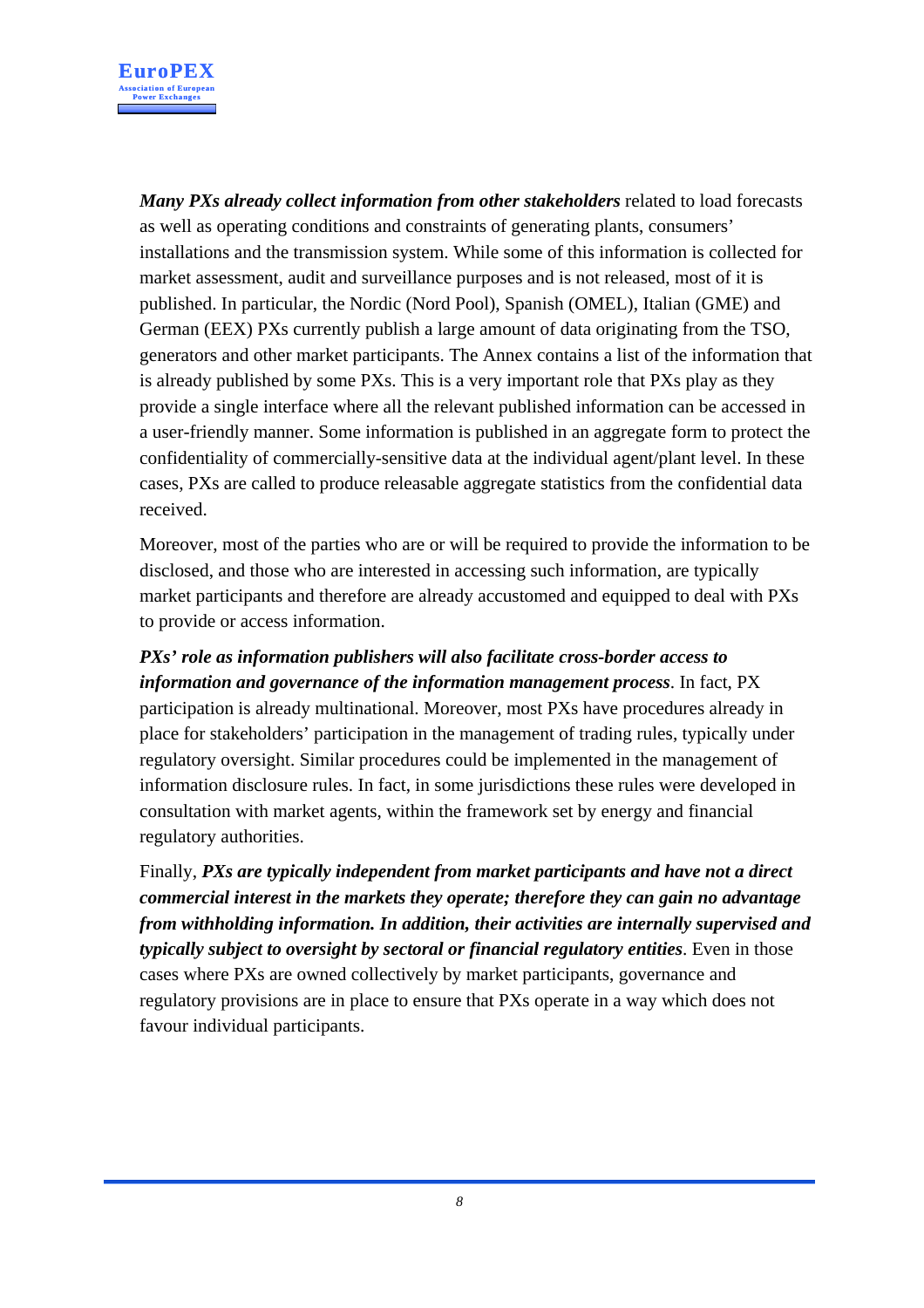

# *Annex - Information currently published by Power Exchanges*

The following information related to the daily markets is currently published by at least one Power Exchange operating in the European Union.

Note: some of the provided data only "exist" in some countries due to established regulations, market rules and technical aspects in those countries that are not applicable in other jurisdictions. In other words the list does not represent a view on what Power Exchanges should publish concerning own and other parties disclosed data and plans, but rather it is only a list that demonstrates the fact that many Power Exchanges are actively engaged in both compiling and subsequently transparently publishing of relevant market information.

## *a) Information published ahead of the daily market*

- (Day-ahead and week-ahead) load forecast per control area
- Day-ahead value of available interconnection capacity
- Total and available installed generation capacity
- Planned outages for major production, consumption and grid line units up to 3 years ahead in time continually and "immediately" after plan has been set
- Immediate reporting of incidental failures for major production, consumption and grid lines
- Immediate reporting of special information that affect transmission capacity or availability of production or consumption short-term and up to 3 years ahead in time

## *b) Information published after the daily market*

- Actual load per control area
- Market hourly price
- Aggregate supply and demand curves
- Market hourly traded volumes